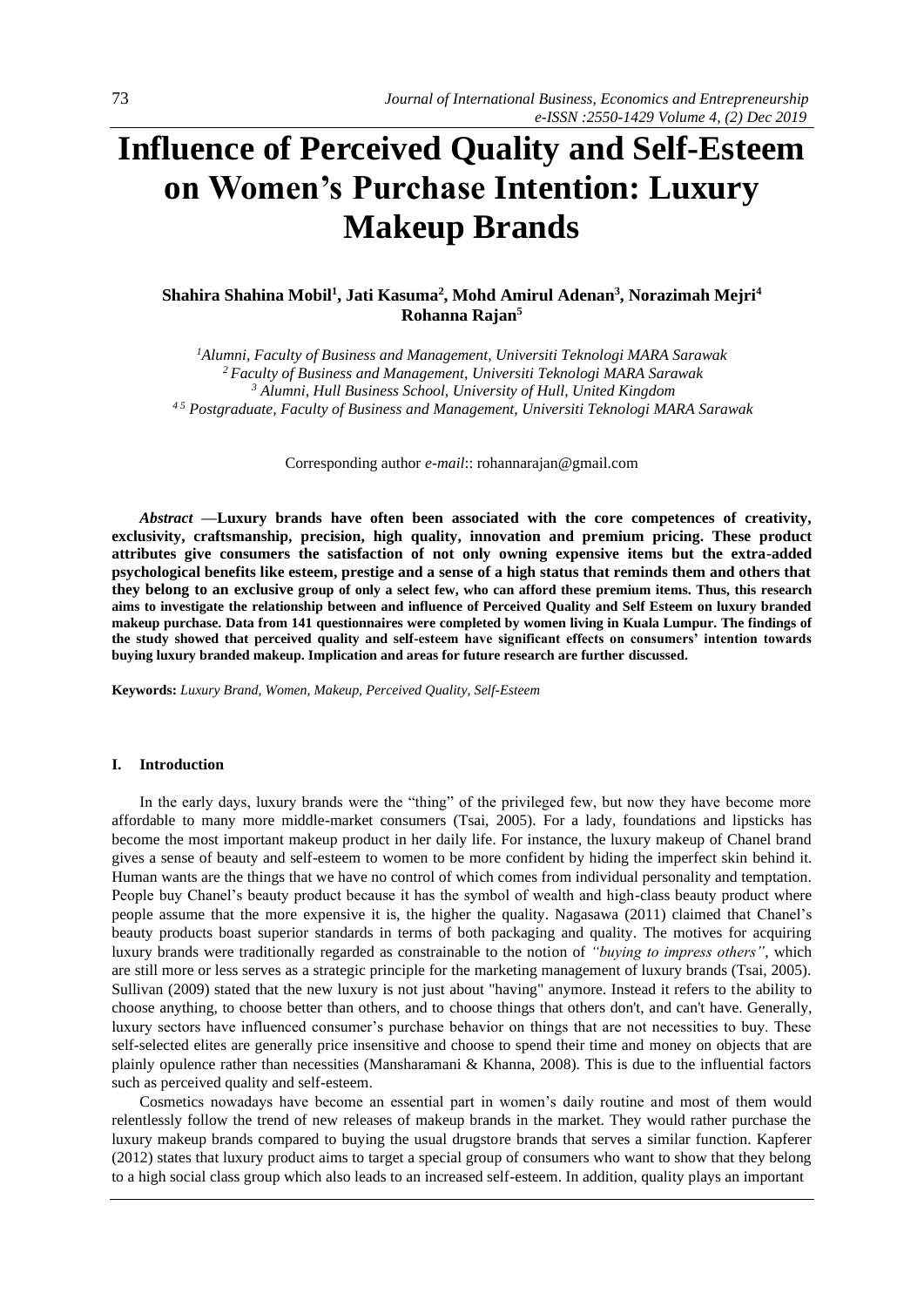role to which it defines the whole brand of a particular product and/or service. Quality of a makeup is important to women as it reflects a healthy lifestyle that contributes toward general health. Thus, the study aims to understand the influence of perceived quality and self-esteem on consumers' purchase intention on luxury makeup brands.

## **II. Literature Review**

## **1.1. Perceived Quality**

People perceive luxury brands to possess certain quality characteristics such as the use of ingredients or materials which gives them a luxurious feeling upon consumption. In other word, luxurious brands provide superior quality and performance for consumer. Vigneron and Johnson (2014) stated that the quality of luxury brand has influenced consumers to perceive them as it is because it provides superior characteristic that nonluxury brands have not. Perceived quality can be explained as consumer's opinion on luxury product or brand that can fulfill her/his expectation. Perceived quality does not directly influence consumers feeling but it is a perception and judgments about what is important to consumers. It is the consumers' judgment on the product itself whether it meets their expectation or not. In fact, in services sector service quality has an impact on customer. Study revealed that 4.7% revealed that the participants decided to stay with their current service providers due to better services and the effectiveness of their service person or salesperson (Putit & Abdullah, 2019). Consumers may perceive more value from a luxury brand because they assume that it will have a greater brand quality and comfort (Aaker, 1991). In addition, luxury brands are assumed as high quality products that premium brand or prestige brand has. For example, Dubois (2001) claimed that some respondents perceive quality to be one of the strongest connections to luxury, where luxury, in turn reflects the quality of the product.

Besides that, people assume that the higher the price, the higher the quality of one product has. Customers expect an extremely high quality when purchasing luxury goods. Pricing is important here, as the value of money equates to the value of perception that consumers has when perceiving luxury goods (Arora 2013; Heine 2011). This is because the good quality products are always difficult and expensive to acquire which explains its high value. Therefore, this shows that the qualities of the luxury cosmetic product are important in order to attract new customer and meet their expectations. Moreover, Gentry et al. (2001) found that consumers do not necessarily buy luxury brands because of the brand name itself but more towards the quality reflected by that name. The reason is, consumers desire the satisfaction of using the quality material which gives them a sense of reliability and durability of using it. Thus, based on the literature, the following hypothesis is suggested for the study:

H1: There is a positive and significant relationship between perceived quality and purchase intention toards luxury makeup brand

#### **1.2. Self-Esteem**

Self-esteem refers to the consumers' feeling about oneself. Presently, consumers are likely to buy themselves a luxury cosmetic brand to reward themselves which makes them feel good and self-worthy. As stated by Wanke (2009), people reward themselves through buying. It gives a sense of life value and sense of purpose in doing what they do. In evidence, Pyszczynski (1986) reported that people evaluate themselves through self-esteem. This also means that they evaluate the various features and characteristics that they possess (Brown, 2001). As mentioned before, consumers reward themselves by buying luxury brand. It is not just about luxury brand; it is also about how the consumer buy and what they buy that gives a sense of purpose of letting people know what they want and need. According to Tatt (2010), the successful shopper feels a sensation of satisfaction, execution and fulfillment when they buy these said luxury goods.

Self-esteem can be tied to the hedonic value. Hedonic value occurs when consumers are more interested with their own thoughts and feelings without even caring about how much price would the luxury goods be. Egziabher (2015) stated that a product would possess hedonic value when a person purchases them not for its practicality, but more towards the feelings that they would get when purchasing the product. In this case, it reflects a sense of achievement and self-esteem. By referring to the literature, the following hypothesis is suggested:

H2: There is a positive and significant relationship between self-esteem and purchase intention towards luxury makeup brand.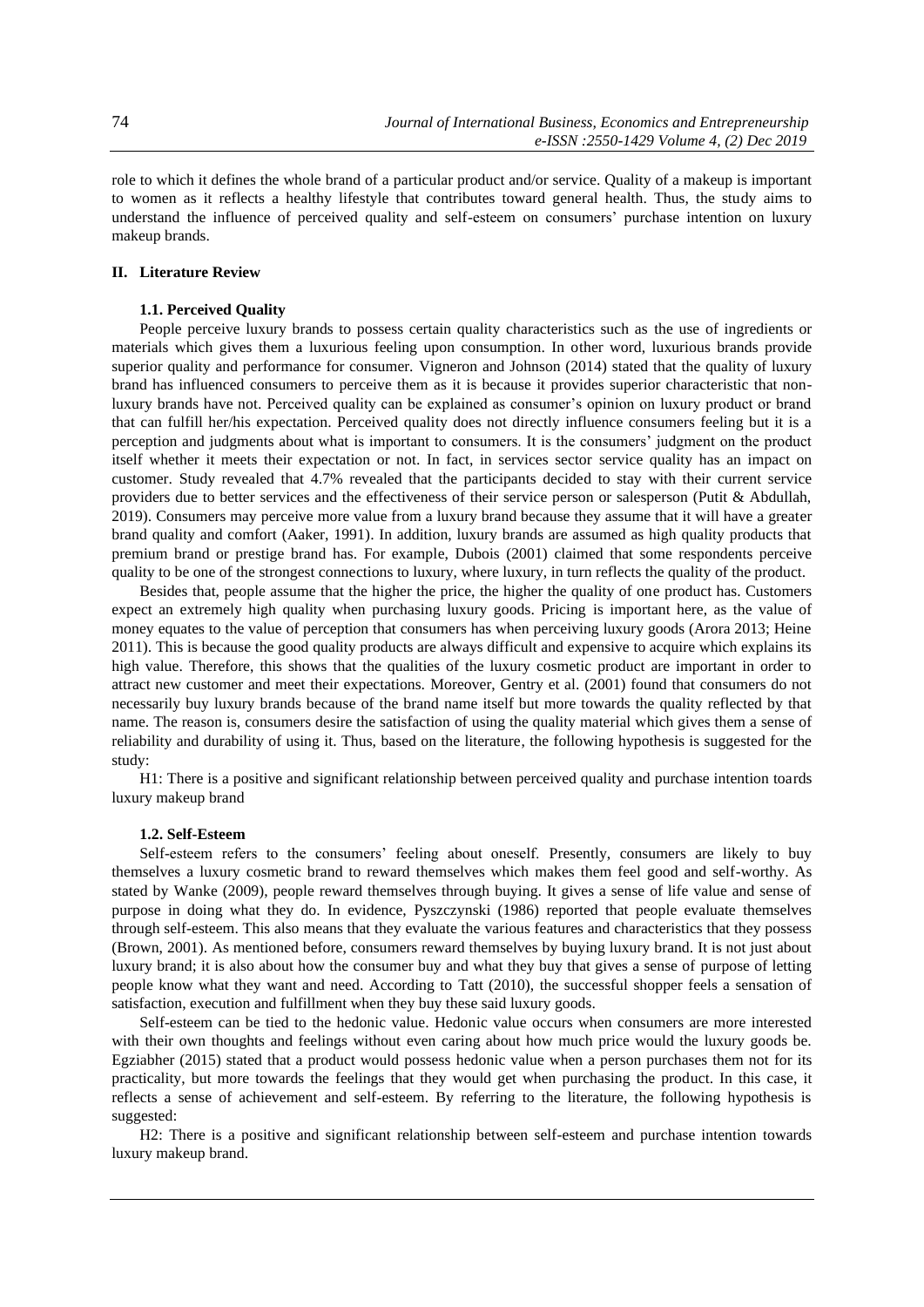## **1.3. Purchase Intention**

Ajzen (1991) explained that theory of planned behavior is driven by a person's intention to perform specific behavior and is presumed that that person possess motivational factors that affects his or her behavior. These factors also affect the effort that the person is willing to give to carry out the said behavior. According to Ajzen (2015), the intention to perform the behavior heavily depends on three considerations or beliefs namely behavioral belief, normative belief and control beliefs. Behavioral belief is a person's assumption on the consequences when performing the behavior whether it is positive or negative which would then leads to an "attitude towards the behavior". A normative belief, on the other hand, refers to what the person would perceive how an important referent group would want him or her to behave. Thus, this would create perceived social pressure towards the person to execute the behavior. Finally the control belief, as stated by Ajzen (2015), is the availability of perceived factors that would affect the ability of the person to perform the behavior. All of these beliefs would then affect the person to perform or refrain themselves from the behavior which leads to perceived behavioral control or self-efficacy.

With respect to this study, Ajzen's (1991) theory of planned behavior is implemented, to which self-esteem variable is the "behavioral belief" of the consequences that a consumer would get when purchasing the luxury brand of makeups. This is supported by Beheshti (2009) on perceived image, in which the individuals' perceived own self can have an effect on how they will behave presently. This could also affect how they behave when purchasing a certain product and, in this case, they might perceive that buying luxury make up brand can give a positive effect on how they will view themselves. Besides that, the luxury label would undoubtedly improve their social standing in a group which can be observed as the normative belief. Finally, the control belief in this study would be the quality of the brand that would affect them to purchase the product. According to Jalilvand et. al. (2011), control belief becomes a more imminent factor in deciding how a person behaves when there are certain obstacles to a performance. In this case, the obstacles are the perceived quality that would lead to better performance and the effect of self-esteem on product purchase. Therefore, with the presence of all these three factors, the self-efficacy of a person is more favorable towards purchasing the luxury brand makeup.

In relation Country of Origin (COO) product and brand among East Malaysian consumers (Mohd Amirul, Jati Kasuma & Dayang Humida, 2018), the result indicates that high level of product involvement has a significant moderating effect towards the influence of brand image on purchase intention. This means that the degree of influence on consumers' purchase intention caused by the brand image depends on the high level of product involvement.

#### **III. Methodology**

A convenient sampling was used in this study. The data was collected by distributing questionnaires to the working adults in Kuala Lumpur, the capital city of Malaysia. A total of 160 questionnaires were distributed but only 141 questionnaires were returned and acceptable to be used for the study. Respondents answered Likert scale questionnaires and the items used to measure the suggested variables are based on the items adopted from the past researches. The construct of perceived quality was adopted and adapted from previous studies undertaken by Tajuddin et al. (2013), Cademan et al. (2012), Goyal (2014), and Truong et al. (2011). Selfesteem construct was adopted and adapted from Narayanan (2014), Giovanni et. al. (2015) and Egziabher (2015). Finally, the studies of Tajuddin et al. (2013), Ueacharoenkit (2013), Lu (2013) and Narayanan (2014) were adapted to measure the items for purchase intention. To analyze the data obtained and proving the hypotheses, correlation and multiple regressions were used to test the relationship between independent variables and the dependent variable.

## **IV. Results**

#### **1.4. Sample Profile**

Table 1 reveals the sample profile of the respondents for this study. The respondents are mostly made up of 21 to 50 years of age while a 62.4% of them are single. Most of the respondents are Malays while other ethnicities are Chinese, Indians and other Bumiputera from Sarawak and Sabah. It was found that respondents are willing to pay only between RM 100 to 300 for their makeup brands and that the most liked makeup brand is Mac followed by Tarte and Chanel.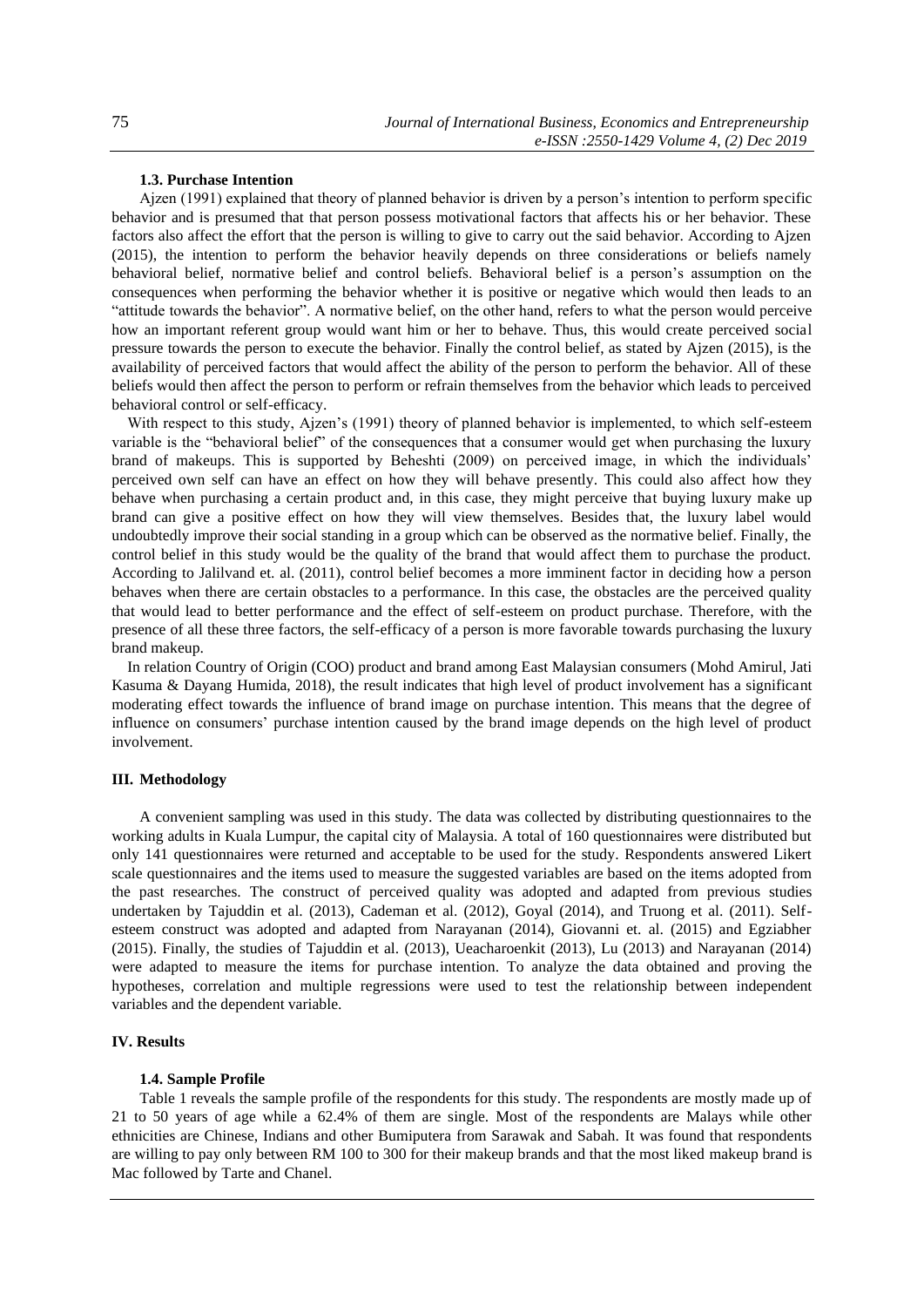| Demographic           |                                 | Frequency | Percentage % |
|-----------------------|---------------------------------|-----------|--------------|
| Age                   | $21 - 24$                       | 54        | 38.3         |
|                       | $25 - 30$                       | 32        | 22.7         |
|                       | $31 - 50$                       | 46        | 32.6         |
|                       | >51                             | 9         | 6.4          |
| <b>Marital Status</b> | Single                          | 88        | 62.4         |
|                       | Married                         | 53        | 37.6         |
| Race                  | Malay                           | 96        | 68.1         |
|                       | Chinese                         | 20        | 14.2         |
|                       | India                           | 5         | 3.5          |
|                       | Bumiputera Sarawak and<br>Sabah | 20        | 14.2         |
| Price you             | 100-300                         | 75        | 53.2         |
| willing to pay        | 301-500                         | 24        | 17           |
|                       | 501-700                         | 11        | 7.8          |
|                       | 701-1,000                       | 11        | 7.8          |
|                       | 1,001 and above                 | 20        | 14.2         |
| What luxury makeup    | Chanel                          | 19        | 13.5         |
| brand do you like?    | Mac                             | 39        | 27.7         |
|                       | Dior                            | 14        | 9.9          |
|                       | Lancome                         | 14        | 9.9          |
|                       | Huda Beauty                     | 7         | 5            |
|                       | Anastasia Beverlyhills          | 2         | 1.4          |
|                       | Morphe                          | 13        | 9.2          |
|                       | Tarte                           | 24        | 17           |
|                       |                                 |           |              |

#### **Table 1 Sampled Profile of Respondents**

#### **1.5. Pearson Correlation Analysis**

H1: There is a significant and positive relationship between perceived quality and purchase intention towards luxury makeup brand.

H2: There is a significant and positive relationship between perceived quality and purchase intention towards luxury makeup brand.

Based on Table 2 shown, it is summarized that all the variables present has a positive and relationship between each other. Based on the guidelines referred from Cohen (1998, as cited by Pallant (2013), positive correlation coefficient indicates that there is a positive linear relationship between the variables, as one variable increase in value, so does the other. In contrast, a negative value indicates a negative linear relationship between the variables as one variable increase in value, the other variable will decrease. Table 2 shows that there is a positive relationship between purchase intention and perceived quality ( $r = 0.493$ ,  $p = 0.00$ ). This means that as the value of the independent variable of perceived quality increases, the dependent variable of purchase intention would increase as well. The result of the Pearson's correlation analysis also shows that there exists a positive relationship between self-esteem and purchase intention ( $r = 0.495$ ,  $p = 0.00$ ) which means as selfesteem increases, purchase intention would increase as well. Therefore, it can be concluded that both hypotheses 1 and 2 suggested in this study are accepted. This further shows that the correlation results of this analysis supported the study by Gentry et al. (2001) and Egziabher (2015), in which customers are not only looking at the brand name itself but also its perceived quality that resides with the brand, thus giving them more confidence upon evaluating the performance of the product.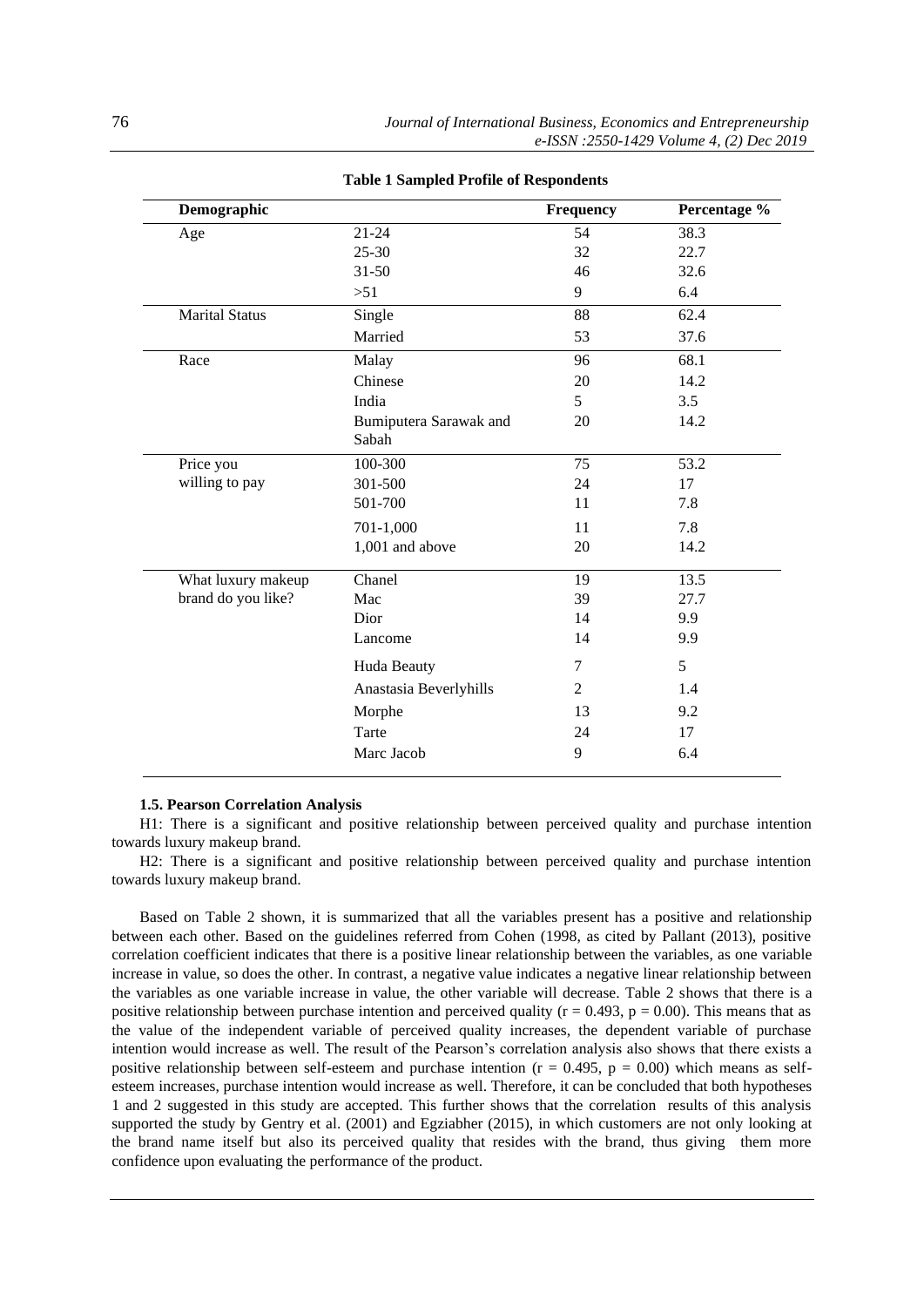|                           | <b>Perceived Quality</b>                                     | Self-esteem | <b>Purchase Intention</b> |
|---------------------------|--------------------------------------------------------------|-------------|---------------------------|
|                           |                                                              |             |                           |
| Perceived Quality         |                                                              | $.425***$   | $.493**$                  |
|                           |                                                              | .000        | .000                      |
|                           | 141                                                          | 141         | 141                       |
| Self-Esteem               | $.425***$                                                    |             | $.562**$                  |
|                           | .000                                                         |             | .000                      |
|                           | 141                                                          | 141         | 141                       |
| <b>Purchase Intention</b> | $.493***$                                                    | $.562**$    |                           |
|                           | .000                                                         | .000        |                           |
|                           | 141                                                          | 141         | 141                       |
|                           | **. Correlation is significant at the 0.01 level (2-tailed). |             |                           |

|  |  | <b>Table 2 Pearson Correlation Analysis</b> |  |
|--|--|---------------------------------------------|--|
|--|--|---------------------------------------------|--|

## **1.6. Multiple Regression Analysis**

Table 3 of the model summary shows that the regression model result was significant ( $p = 0.000 < 0.05$ ). Table 3 also explained that the value of both self-esteem and perceived quality (as independent variables) explains 38.6% of the variance in purchase intention (dependent variable) based on the adjusted R square value. This means that the intention to purchase a luxury make up brand is affected by self-esteem and perceived quality towards the product apart from other determinants contributing about 61.4% that are not included in this study.

**Table 3 Model Summary – Effect of Perceived Quality and Self-Esteem on Purchase Intention**

| Model | R                   | <b>R</b> Square | <b>Adjusted R Square</b> | <b>Change Statistics</b><br>R Square Change |
|-------|---------------------|-----------------|--------------------------|---------------------------------------------|
|       | $.628$ <sup>a</sup> | .395            | .386                     | .395                                        |

Significant: 0.000

a. Predictors: (Constant), Perceived Quality, Self-Esteem

Based on the coefficient analysis shown in Table 4, it can be concluded that both perceived quality and selfesteem (independent variables) have a significant relationship with and influence on purchase intention (dependent variable). This can be explained by the Beta and significance value shown in table 4 where the relationship between perceived quality and purchase intention is significant at  $B = 0.310$  and Sig. = 0.000 (p < 0.05). Whereas, a significant relationship between self-esteem and purchase intention is shown as  $B = 0.430$  and  $Sig. = 0.000$  (p < 0.05).

| Model             | <b>Unstandardized</b><br><b>Coefficients</b> |            | <b>Standardized</b><br><b>Coefficients</b><br>Beta |       | Sig. |
|-------------------|----------------------------------------------|------------|----------------------------------------------------|-------|------|
|                   | B                                            | Std. Error |                                                    |       |      |
| (Constant)        | 1.105                                        | .278       |                                                    | 3.968 | .000 |
| Perceived Quality | .298                                         | .070       | .310                                               | 4.237 | .000 |
| Self-Esteem       | .373                                         | .063       | .430                                               | 5.882 | .000 |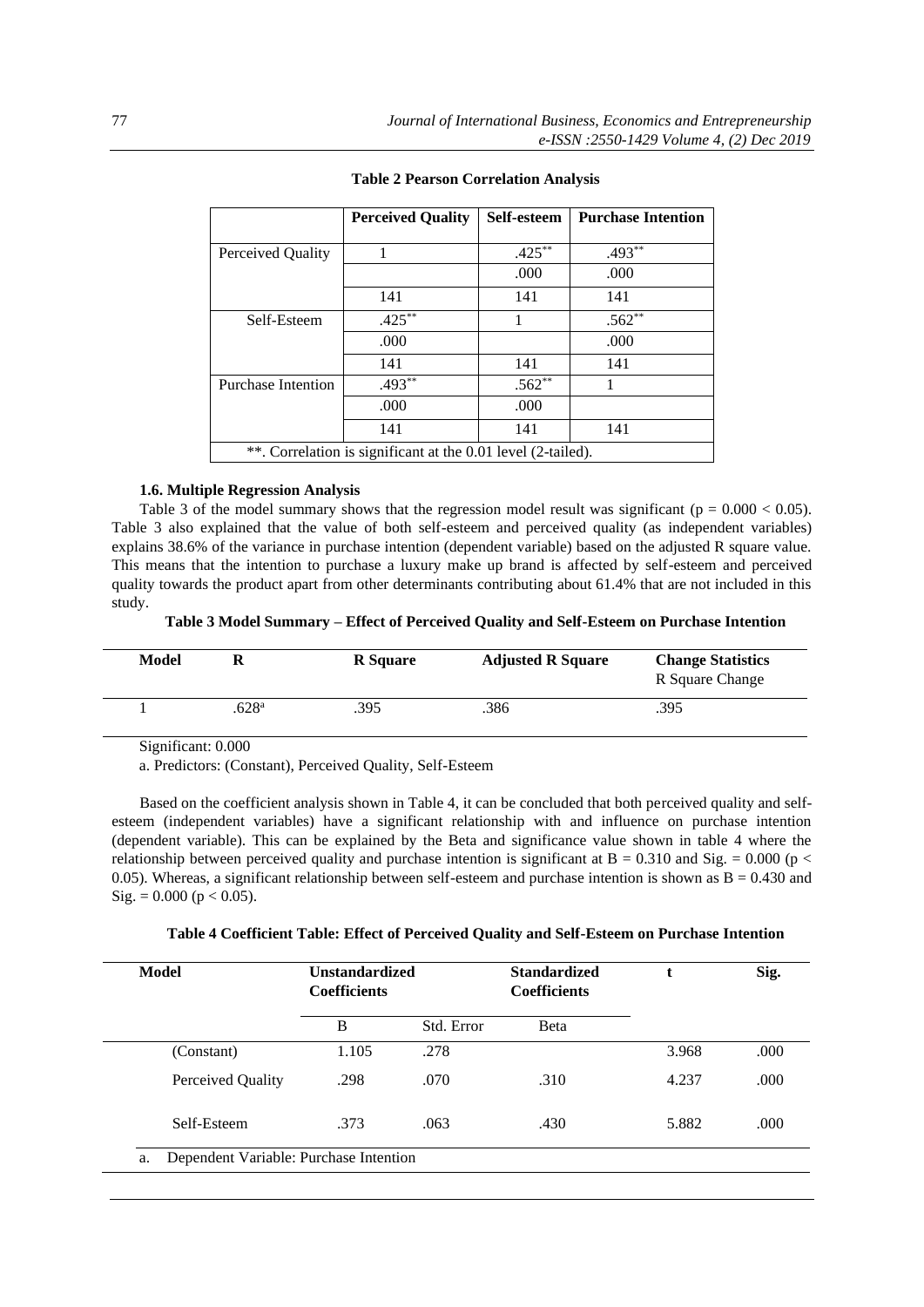This means that as the variable of perceived quality increases by 1 and the value of self-esteem is held constant, the value of purchase intention variable would increase by 0.310. The same is applied when the value of self-esteem increases by 1 and perceived quality is held constant, the value of purchase intention would increase by 0.430. The regression analysis results supported the literature by Gentry et al. (2001) which states that consumers buy product not only because of the brand but the quality as reflected by the name it carries. This statement is in line with the second hypothesis of this study, to which, perceived quality has a significant influence on purchase intention. The statement by Egziabher (2015) and Jati Kasuma, Darel Nicol Luna, Ratnawatie Panie and Yusman Yacob (2014) agreed that a person purchasing a product, values the feelings they get such as their self-esteem which supports the fourth hypothesis of this study. The findings of this analysis show that in purchasing a makeup brand, customers would relate to them emotionally in regard to how it will affect their self-esteem upon using the said brand. Since this is a product that is used on the body, it is proven that they will scrutinize its quality further which explains the higher B value compared to self-esteem variable. Therefore, it can be concluded that H2 of this study is accepted.

## **V. Conclusion and Recommendations**

The objective of this study is to examine factors that influence women's purchase intention of luxury branded makeup, namely, perceived quality and self-esteem. Demographic factors such as age, race, marital status, length of membership, price and makeup brand that they liked, have been used to describe the characteristics of respondents. Based on this study 141 women respondents were involved. Majority of the respondents are working adults and most of them were aged between 21 and 24 years old. In the hypothesis testing, all the relationships are positively correlated. This means that the variables present in the study are positively affected by one another whereby when one increases or improves, the others would as well. The result also reveals that perceived quality and purchase intention have significant relationships with the purchase intention of buying luxury makeup brands.

This study also provides a valuable insight on purchasing of luxury makeup brands by indicating that selfesteem and perceived quality are two crucial factors that determine purchase intention. Its shows that women buying this luxury branded makeups acquire self-fulfillment as they deserved to feel valuable and rewarded for their own personal needs. Perceived quality shows that women put an importance unto the quality of makeup products bought for the purpose of long-lasting usage or more importantly, healthy issues such as non-irritable skin and non-chemical reaction.

In an attempt to increase more consumers' usage of the luxury branded makeups, marketers should enhance the awareness and visibility of their makeup products by advertising them frequently on television, radio and social media. In terms of advertising, marketers should also emphasize the quality of their products as well. For example, L'oreal video advertisement would be able to showcase its high-class Lipstick products being worn by famous celebrities or models. Self-esteem could also be incorporated into their brand communications as well. Marketers should capitalize on the "causal and effect" model of using or not using their product. One example of advertisement to note here is Lancôme advertisement of "What Makes a Women Beautiful". This ad shows that consumers who purchase such Lancôme would boost their self-esteem by making their face more radiant and beautiful. In terms of pricing, marketers should understand the market capability in specific locations, by being careful in setting a reasonable or acceptable price in keeping up with the "premium" status of the said brand of product. Also, marketers should emphasize on the raw materials used on their makeup products to ensure better quality visibility. This would inevitably improve consumers' brand trust as consumers nowadays are more knowledgeable in researching a product with the help of internet of things (IoT).

The results of this study could provide useful information for marketers to understand how they can improve their brand communications and marketing strategy. Future research could be observed by including other determining factors such as status and materialism since luxury branded products can potentially be correlated with perceived status due to its premium facets. It is also recommended that intra-cultural demographic studies be undertaken amongst the respective ethnic groups in this study.

## **References**

Ajzen, I. (2005) Attitudes, Personality and Behavior, Open University Press, McGraw-Hill Education, Second Edition